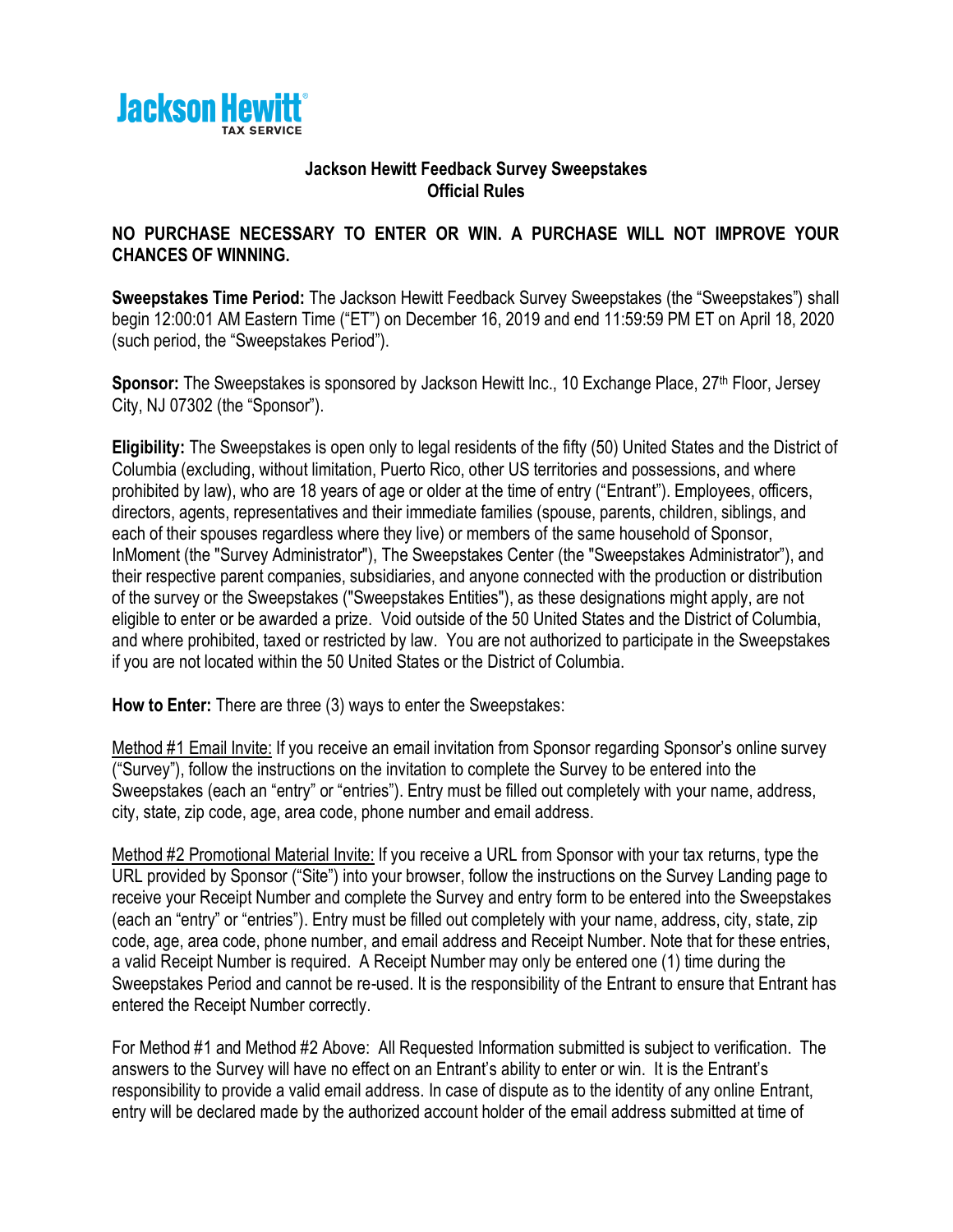entry. "Authorized User" is defined as the natural person who is assigned to an email address by an Internet access provider, online service provider or other organization (e.g., business, educational institution, etc.) that is responsible for assigning email addresses for the domain associated with the submitted email address. Entries must be made by an individual and may not be made by proxy or any electronic/automated means such as script, bot, macro or any other similar software or program. Entrant may not enter with multiple email and/or multiple identities and/or accounts, nor may Entrant use any other device or artifice to obtain more than the maximum number of entries. A wireless mobile device is not required to enter the Promotion. If you opt to participate via your wireless mobile device (which may only be available via participating wireless carriers), standard carrier rates and charges will apply according to the terms and conditions of your service agreement with your wireless carrier. Sponsor is not responsible for any charges related to participation via mobile device or computer.

Method #3 Mail-In Entry: To enter the Sweepstakes without a Survey or purchase, mail a postcard, which includes your name, complete address, email address and phone number, with proper postage to: "Jackson Hewitt Feedback Survey Sweepstakes", PO Box 16470, Rochester, NY 14616. Each postcard (each an "entry" or "entries") must be postmarked by the Entry Period End Date and must be received by the Mail-In Entry Received By Date indicated in the Entry Period chart below, to be eligible for that Entry Period drawing. Entries that do not contain all the information requested or oversized entries, copies and other mechanical reproductions are not permitted for mail-in entries and will be disqualified from drawings. Sponsor is not responsible for illegible, lost, late, misdirected, postage due, damaged or incomplete entries. Proof of mailing an entry is not proof of receipt.

All entries made in violation of these Official Rules will be disqualified. By participating in the Sweepstakes, each Entrant agrees to be bound by these Official Rules and the decisions of Sponsor, which are final and binding in all respects.

Limit: One (1) entry per person during the entire Sweepstakes Period (defined in the 'Sweepstakes Time Period' Section above), regardless of the method of entry.

**Entry Periods:** There are sixteen (16) Entry Periods as defined in the Entry Period chart below (each referred to as an "Entry Period") and all Entry Periods will be referred to herein as the Sweepstakes Period. Entries must be received during the applicable Entry Period to be eligible for that Entry Period drawing**.** Non-winning Entry Period entries will not be rolled over to subsequent Entry Periods.

|                | <b>Entry Period</b> | <b>Entry Period</b> | Mail-In Entry     | <b>Entry Period</b> |
|----------------|---------------------|---------------------|-------------------|---------------------|
| Entry          | Start Date:         | End Date:           | Received By Date: | Drawing Date:       |
| Period         | 12:00:01 AM ET on   | 11:59:59 PM ET      |                   | on or about         |
|                | 12/16/19            | 01/04/20            | 01/11/20          | 01/14/20            |
| $\overline{2}$ | 01/05/20            | 01/11/20            | 01/18/20          | 01/21/20            |
| 3              | 01/12/20            | 01/18/20            | 01/25/20          | 01/28/20            |
| 4              | 01/19/20            | 01/25/20            | 02/01/20          | 02/04/20            |
| 5              | 01/26/20            | 02/01/20            | 02/08/20          | 02/11/20            |
| 6              | 02/02/20            | 02/08/20            | 02/15/20          | 02/18/20            |
| 7              | 02/09/20            | 02/15/20            | 02/22/20          | 02/25/20            |
| 8              | 02/16/20            | 02/22/20            | 02/29/20          | 03/03/20            |
| 9              | 02/23/20            | 02/29/20            | 03/07/20          | 03/10/20            |

## **ENTRY PERIOD CHART**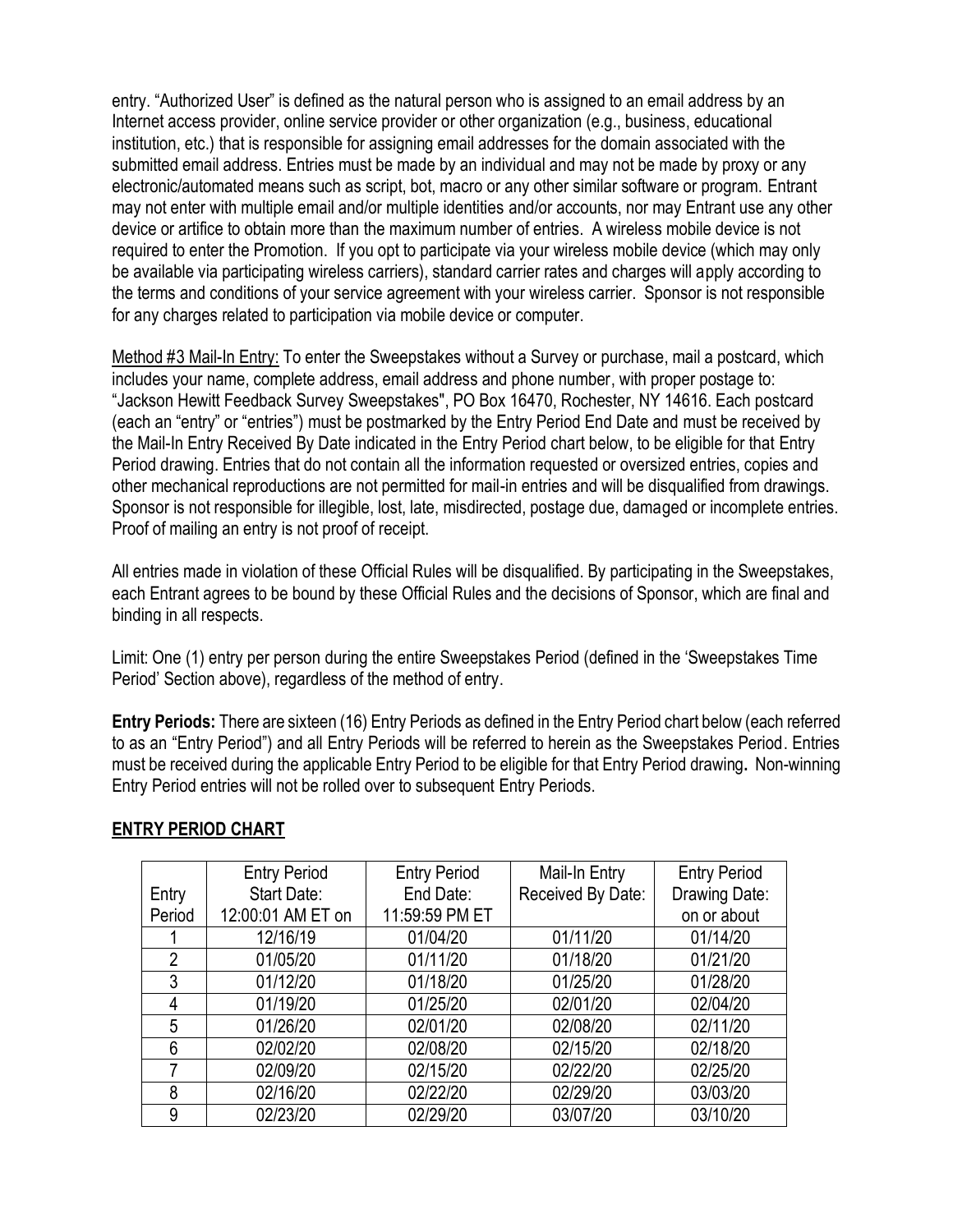| 10 | 03/01/20 | 03/07/20 | 03/14/20 | 03/17/20 |
|----|----------|----------|----------|----------|
| 11 | 03/08/20 | 03/14/20 | 03/21/20 | 03/24/20 |
| 12 | 03/15/20 | 03/21/20 | 03/28/20 | 03/31/20 |
| 13 | 03/22/20 | 03/28/20 | 04/04/20 | 04/07/20 |
| 14 | 03/29/20 | 04/04/20 | 04/11/20 | 04/14/20 |
| 15 | 04/05/20 | 04/11/20 | 04/18/20 | 04/21/20 |
| 16 | 04/12/20 | 04/18/20 | 04/25/20 | 04/28/20 |

**Winner Selection:** Potential winners will be selected in random drawings on or about the drawing date indicated in the Entry Period chart above, from among all eligible entries received within the corresponding Entry Period. Random drawings will be conducted by The Sweepstakes Center, an independent judging agency**,** whose decisions are final and binding.

**Winner Notification:** Potential winners will be notified by email, phone and/or mail and required to sign and return, where legal, a Declaration of Eligibility and Liability/Publicity Release ("Declaration") within ten (10) calendar days of prize notification. If any potential winner is considered a minor in his/her jurisdiction of residence, Declaration must be signed by his/her parent or legal guardian and such prize will be delivered to minor's parent/legal guardian and awarded in the name of parent/legal guardian. Noncompliance will result in disqualification and an alternate winner may be selected. Prizes will be awarded within approximately 45 days after the winner is verified. If winner notification is returned as undeliverable or if the selected winner cannot accept or receive the prize for any reason, or he/she is not in compliance with these Official Rules, the prize will be forfeited and an alternate winner may be selected in a separate random drawing for that Entry Period. Upon prize forfeiture, no compensation will be given. Potential winners may also be contacted via email or phone by their local Jackson Hewitt office and invited to their local office for a photo opportunity and to celebrate the winning of their prize.

**Prize/Prize Approximate Retail Value ("ARV")/Odds: PRIZE:** Sixteen (16) Grand Prizes: There will be one (1) Grand Prize winner for each Entry Period for a total of sixteen (16) Grand Prize winners. Each Grand Prize winner will receive a five hundred dollar (\$500.00) cash prize. (ARV of each Grand Prize \$500.00). Total ARV of all prizes is \$8,000.00. Prize is not transferable. A prize will be awarded provided it is claimed properly according to these rules. Each winner acknowledges that Sponsor and all other Sweepstakes Entities have neither made, nor are in any manner responsible or liable for, any warranty, representation or guarantee, expressed or implied, in fact or in law, relative to the prize or regarding the use, value or enjoyment of the prize, and each winner is personally responsible for any and all federal, state and/or local taxes, levies and/or other governmental charges, as the case may be, in connection with the receipt of any prizes. The actual odds of winning will depend on the actual number of entries received. Limit one (1) prize per person.

**General Terms and Conditions:** No Entrant or winner shall have the right to contest any decision by the Sponsor or the independent judging organization concerning any aspect of the Sweepstakes or the interpretation of the Official Rules or the determination as to the qualification of entries. The Sponsor is not responsible for those who are not solicited to enter or complete the Survey and cannot access the Internet for any reason or cannot click-through for any period of time for any reason to complete the online survey, including but not limited to, errors by Sponsor's representatives who enter incorrect information into any of Sponsor's computer systems. Proof of entry is not proof of entry receipt. The Sponsor reserves the right, in its sole discretion, to cancel, terminate, modify, extend or suspend this Sweepstakes should (in its sole discretion) virus, bugs, non-authorized human intervention, fraud or other causes beyond its control corrupt or affect the administration, security, fairness or proper conduct of the Sweepstakes or if, in the Sponsor's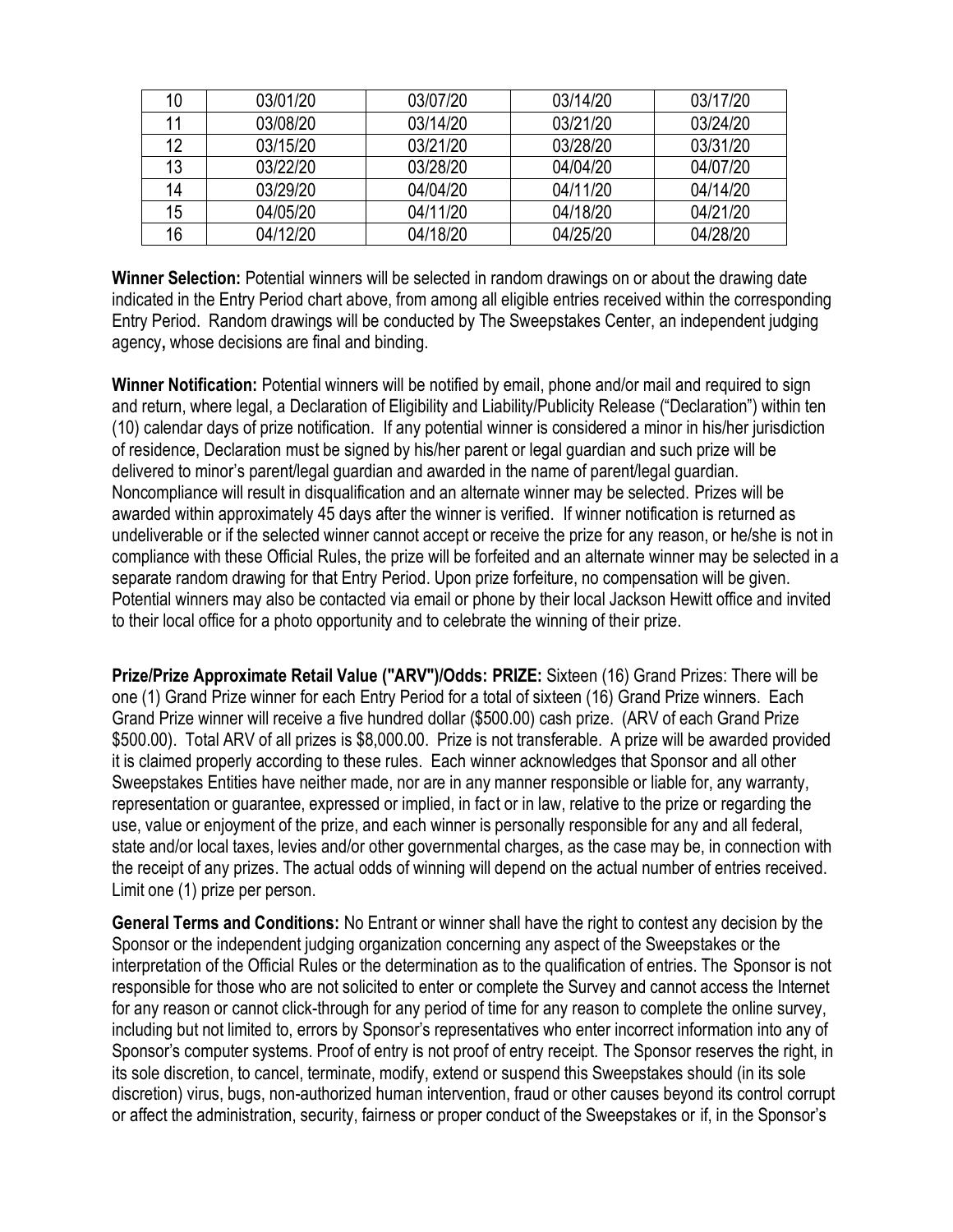sole determination, it believes that the integrity of the Sweepstakes has been, or could be, compromised or that the Sweepstakes is not capable of running as planned or fairly. In such case, Sponsor may select the winners from all eligible entries received prior to and/or after (if appropriate) the action taken by Sponsor. The Sponsor reserves the right to disqualify any entry from the Sweepstakes if, in the Sponsor's sole judgment, an Entrant has not complied with these Official Rules, or any Entrant it finds, in its sole discretion, to be tampering with the entry process or the operation of the Sweepstakes or the Site. Without limitation, an Entrant's entries will be disqualified, at the sole discretion of Sponsor, if Entrant attempts (i) to enter the Sweepstakes through any means other than as described in these Official Rules; or (ii) provides information that is inaccurate or fraudulent; or (iii) attempts to disrupt the Sweepstakes or circumvent the terms and conditions of these Official Rules. Only the prize listed and the value listed in the Official Rules shall be awarded. By entering this Sweepstakes, Entrant and winners explicitly agree to release and hold harmless the Sweepstakes Entities, their respective affiliates, parent companies, subsidiaries, successors and assigns and their respective advertising, design, and production agencies and print production agencies and all their respective shareholders, directors, officers and employees (collectively, "Released Entities"), one and all, from all liability (including attorney's fees and costs) for loss, harm, damage, injury, cost or expense whatsoever including without limitation, property damage, personal injury and/or death which may occur in connection with, preparation for, travel to, or participation in Sweepstakes, or possession, acceptance and/or use or misuse of prize or participation in any Sweepstakes-related activity and for any claims based on publicity rights, defamation or invasion of privacy and merchandise delivery. The Released Entities are not responsible for technical, hardware, software, telephone or other communications malfunctions, errors or failures of any kind, lost or unavailable network connections, web site, Internet, or ISP availability, unauthorized human intervention, traffic congestion, incomplete or inaccurate capture of entry information (regardless of cause) or failed, incomplete, garbled, jumbled or delayed computer transmissions which may limit one's ability to enter the Sweepstakes, including any injury or damage to Entrant's or any other person's computer relating to or resulting from participating in this Sweepstakes or downloading any materials in this Sweepstakes. The right to receive a prize is nonassignable and non-transferable and no prize substitution, exchange or cash equivalent will be allowed except by the Sponsor who reserves the right to substitute a prize (or portion of prize) of equal or greater value in case of unavailability of the prize or force majeure.

**Other Terms and Conditions:** The Sweepstakes is void where prohibited, licensed, restricted or taxed. All federal, state, and local laws and regulations apply. If any provision of the Sweepstakes shall be deemed to violate any federal, state, or local law, regulation or ordinance, it shall be amended to conform to such law and all other provisions shall remain in full force and effect. If Sponsor is required by applicable federal, state, or local law, regulation or ordinance, or by action of an administrative agency to cease offering the Sweepstakes in any jurisdiction, Sponsor reserves the right to (i) terminate the Sweepstakes in such jurisdiction in its entirety, and/or (ii) cancel and remove from participation in the Sweepstakes any and/or your entry if you reside in such jurisdiction, without penalty and without obligation to you.

**Publicity Release:** Acceptance of the prize constitutes permission for Sponsor to use the winner's name, voice, photo, image, likeness and any and all identifying characteristics including, but not limited to, the taking of photographs and/or videos by the Sponsor's photographer/videographer for publicity purposes, without further consent or compensation, unless prohibited by law. Winners hereby agree to execute any and all documents requested by the Sponsor to convey such rights to own all the results thereof. Nothing contained herein shall be deemed to obligate the Sponsor to make use of any of the rights granted herein and winner waives any right to inspect or approve any such use of any and every nature and kind.

**Consumer Disclosure/Award Rules:** All entries are subject to verification and are void if (a) not obtained in accordance with these Official Rules and through legitimate channels, (b) any part is counterfeit, altered,